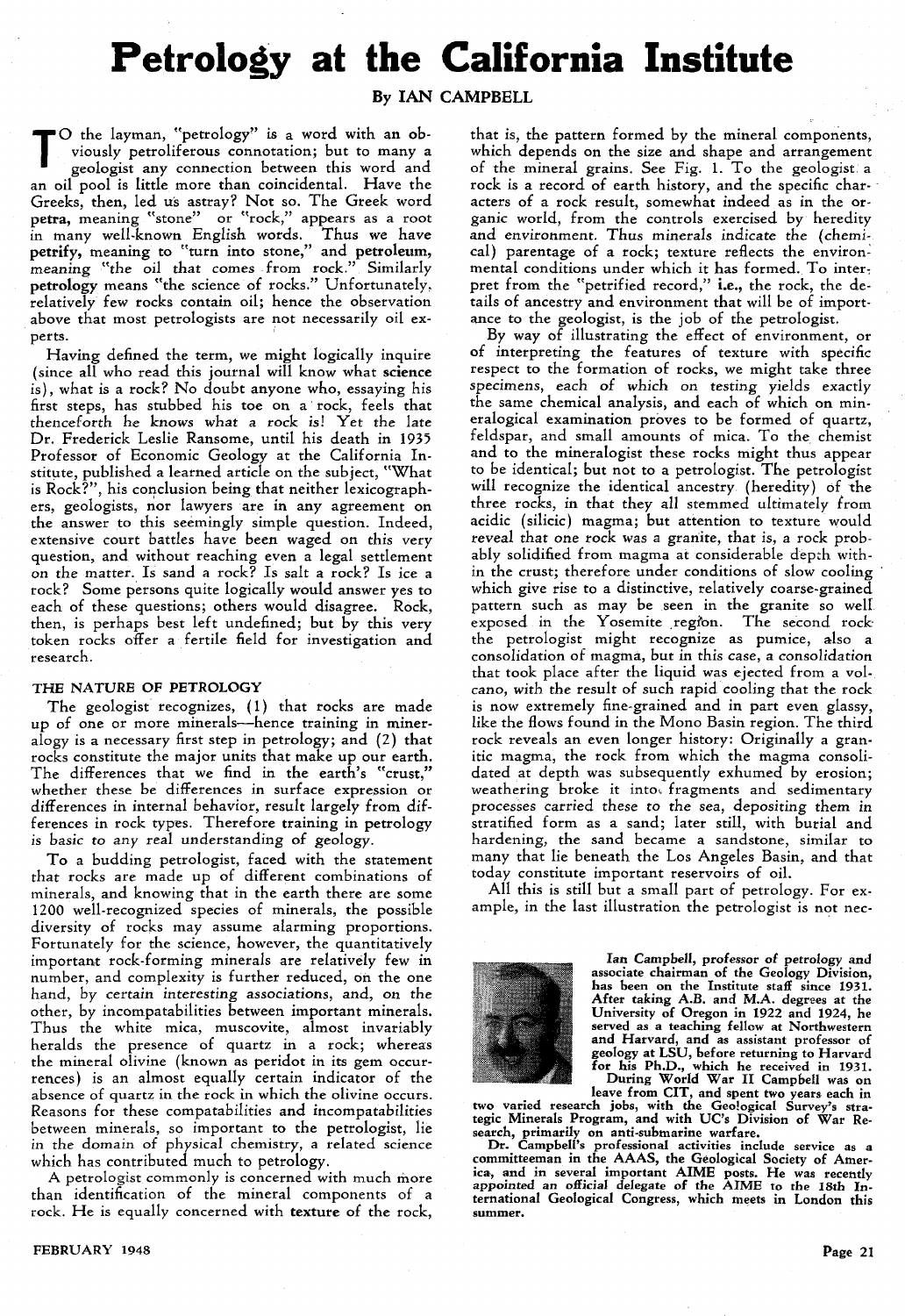essarily content to have learned that the rock is a sandstone, or that it is an oil reservoir. He will want to know how thick it is, and in which direction it swells, and in which direction it pinches out. He will want to know its porosity and its permeability, which are functions of its mineralogy and of its texture; he will want to know the direction in which the currents flowed that deposited this ancient sand, and many other things.

Examples could be multiplied, but suffice that the domain of petrology is almost as broad as the domain of geology itself. However much a petrologist may think to specialize in a certain type of rock, he soon finds that research has led him into seemingly far corners of the field. In the illustration given above, it was pointed out that a sandstone had been derived-as indeed it very commonly is-from granite. Evidence is accumulating that a reverse development may also occur; namely; that a granite may be derived from a sandstone. No concept could have been more shocking to the petrologist of a generation ago, but today it is a burning question: What is the origin of granite? Fifteen years ago Dr. George H. Anderson\* began to find evidence in the White Mountains of California and Nevada that part of the granite there did not result from a consolidation of magma, but from extreme metamorphism of pre-existing sediments. Other investigators, here and e I sew her e throughout the world, have examined and re-examined the problem of the origin of granite, but much research yet remains to be done before all the answers become known.

\*Now vice-president of the Lone Star Steel Company, then a graduate student at the California Institute.



The importance of texture (environment) in rocks has been briefly emphasized, but time does not permit discussion of the many provocative problems that are related to the variations in magmas (heredity). Why, for example, are certain important elements, such as chromium and nickel, associated almost exclusively with rocks of ferromagnesian ancestry (the so-called basic magmas)? Why are tin and tungsten found only with siliceous (acidic) magmas? These are important questions, particularly to a country whose mineral resources have suffered wartime depletion, but only recently have we begun to grasp at the answers.

## INVESTIGATIVE TOOLS

What methods does the petrologist use in an investigation; what research tools are available to him? First and foremost, of course, is the field occurrence itself. The petrologist may spend much time in the laboratory, but only to study specialized phases of his problem. Many of the most significant features of rocks are too big to be studied anywhere but in the field. In this respect students at the California Institute are more fortunate than the majority of their fellows the country over. The relatively arid climate and rugged topography of this general region have combined to yield rock expcsures on a grand scale rarely available elsewhere.

But if some features of rocks are too large for observation anywhere except in the field, others are too small to study anywhere except in the laboratory. In the laboratory various procedures are possible: Physical measurements of crushing strength, of porosity, of permeability, etc., are often important. Chemical and/or X-ray analysis may throw more light on the nature of a rock. The training in engineering and chemical practice that all students in the Institute receive furnishes an excellent background for the man wanting to specialize in petrology. However, much the favorite tool of the petrologist is the microscope. Procedures to adapt microscopic technique to the study of rocks have been carried to a high degree of refinement at the California Institute. Most important is the. process of sawing a rock chip and then lapping this down to a thickness of 0.03 mm  $(1/1000 \text{ in.})$ . See Fig. 3. Reduced to this thickness, many seemingly opaque rocks become transparent and the minerals and textures involved can be studied in transmitted light under a microscope, known as a polarizing or petrographic microscope, especially developed for rock study. In such a microscope, besides the usual lens system for production of a magnified image, light-polarizing prisms and a rotatable stage permit an analysis of crystal patterns in the minerals, similar in some respects to the information that an

Fig. 1 UPPER: Photomicrograph (x35) of a curious texture (known as "micrographic") developed by quartz (light) and feldspar (dark) in a rock from the famous Darwin, California, mining district, an area studied some years ago by V. C. Kelley '32, Ph.D. '37, now professor of geolo New Mexico. The pattern exhibits a striking resemblance to that which characterizes eutectics between metals, thus suggesting that similar physico-chemical laws have governed the development of this mineral association.

Fig. 2 LOWER: Photomicrograph (x50) of basalt from Pari-cutin volcano, Mexico. This represents some of the earliest lava erupted, as the specimen was obtained by W. E. Snow, geologist for the Pachuca mines and formerly graduate assistant in geology at the Institute, in March 1943, less than a month from the time the first smoke appeared in Dionisio Pulido's cornfield. The section shows feldspar (lath-like light gray crystals) and olivine (equant white crystals) in a matrix of basaltic glass (black). The irregular flow patterns which developed in the viscous lava as it congealed, are well shown in some areas of the section by local subparallelism of the feldspar laths.